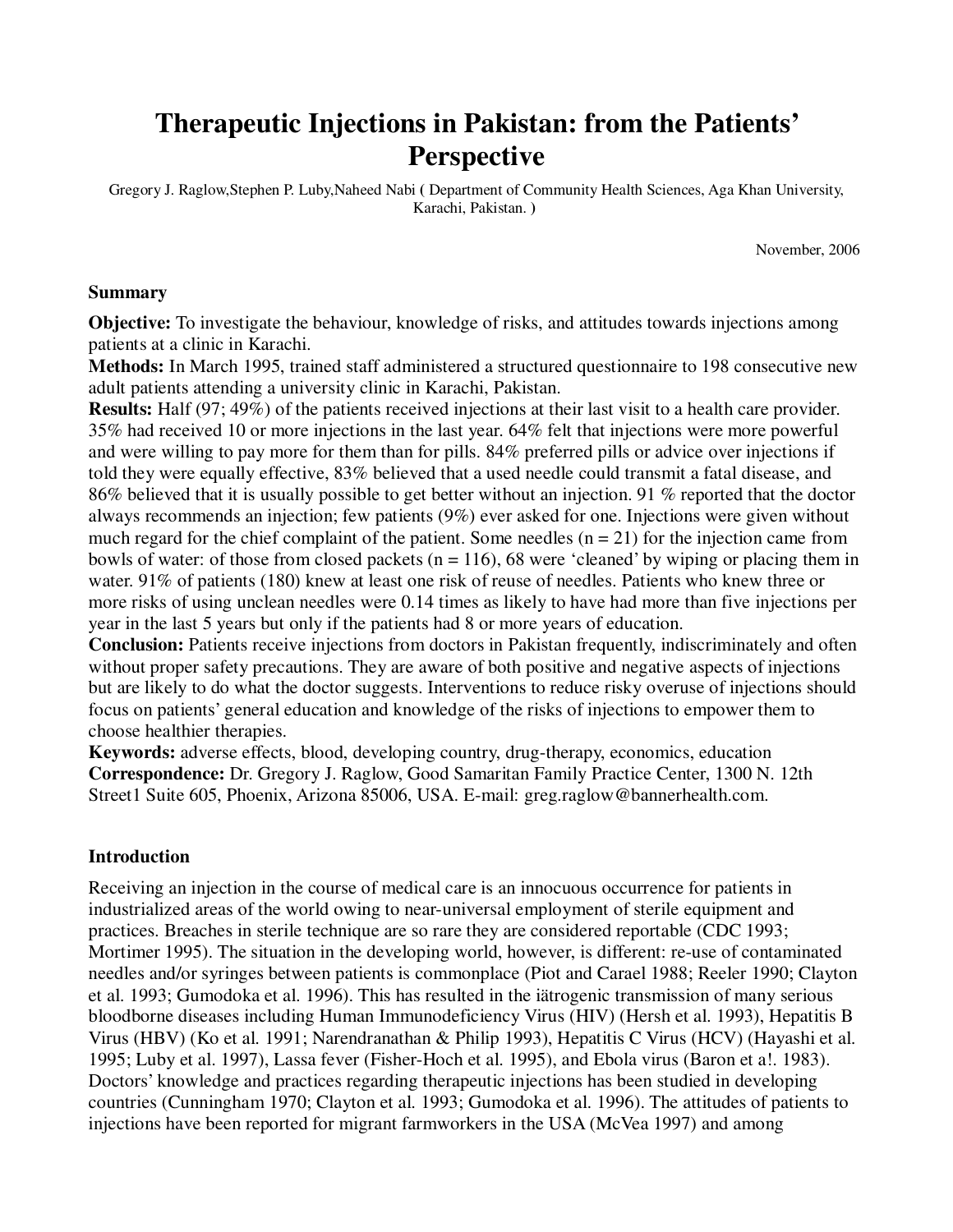Tanzanians (Gumodoka et al. 1996). There are no published data on the views of patients toward needle use in Pakistan, and very little information on this from other places in the developing world (Wyatt 1984; Michel 1985). To stop iatrogenic spread of disease through the re-use of therapeutic injection equipment, we need to understand why people use needles in the first place and what factors are related to increased or decreased needle use. The objective of this study was to describe the attitudes and practice of patients attending a university clinic in Karachi, Pakistan regarding therapeutic injections.

#### **Materials and Methods**

### **Setting**

Karachi, Pakistan is a city of 9.8 million people situated on the coast of the Arabian Sea. It is the major port and the economic centre of Pakistan. Some 40% of people live in squatter settlements. There is little to no regulation of health practitioners or pharmacies throughout the country. Many general practitioners have graduated from one of a number of the country's medical schools with a Medicine Bachelor Bachelor of Science (MBBS) degree (the British and Commonwealth equivalent to MD), but it is not uncommon to find former army medics, nurses, dispensers or apprentices practising as 'doctors.' There is no effective enforcement of pharmaceutical regulations so that prescriptions are not required to obtain either medication or injecting equipment. When prescriptions are used they often take the form of a scrap of paper with the name of a drug and some instruction regarding its use, but identification of the patient or the doctor is frequently missing. University physicians, familiar with local practices, described situations where doctors offer special mixtures of injectable medications (for example an antibiotic, mixed with an antimalarial, a steroid and/or vitamin B 12) that can 'only be provided' by that particular doctor. There is virtually no system in Pakistan for the safe and routine destruction of disposable syringes (Steinglass et al. 1995). Instead black marketeers of medical waste repackage and resell used needles.

The Aga Khan University Hospital and its affiliated clinics, situated in Karachi, have a reputation in the community of providing quality clinical care. The Community Health Center is the least expensive of the university's clinics and attracts relatively poor patients, some of whom travel great distances to be seen. It is often used as a place of later if not last resort for poorer patients in the community unsatisfied by other practitioners.

#### **Procedure**

Trained interviewers administered a 140 item questionnaire to consecutive adult (age 18 years or older) patients presenting for the first time to the Community Health Center of the Aga Khan University between March 15 and 30 1995. Questions focused on the patient's last encounter with a health care provider, use of injections over the previous one and five years, knowledge of risks of blood-borne diseases, and attitudes about injections vs. other therapies.

The questionnaire was developed in English, then translated into Urdu and back-translated into English to check for accuracy. Interviewers were Masters level graduates fluent in Urdu and English. They were instructed to ask the questions in Urdu as written. Several patients spoke languages other than Urdu and family members agreed to serve as translators.

## **Statistical Methods**

We compared the proportion of categorical differences between groups by relative risks, used Cornfield's approximation to estimate confidence intervals, and used Yates corrected Chi square test or Fisher exact test where appropriate. We compared the medians of continuous variables that were not distributed normally using a Wilcoxon signed-rank test, and evaluated the potential dose- effect of exposures using the extended Mantel-Haenzel test (Schiesselman 1982). We double-entered all data. We performed statistical analysis using Epilnfo 5.1 (Dean et al. 1990). For ease of reporting, questions that were left unanswered were grouped with 'don't know' responses where reasonable.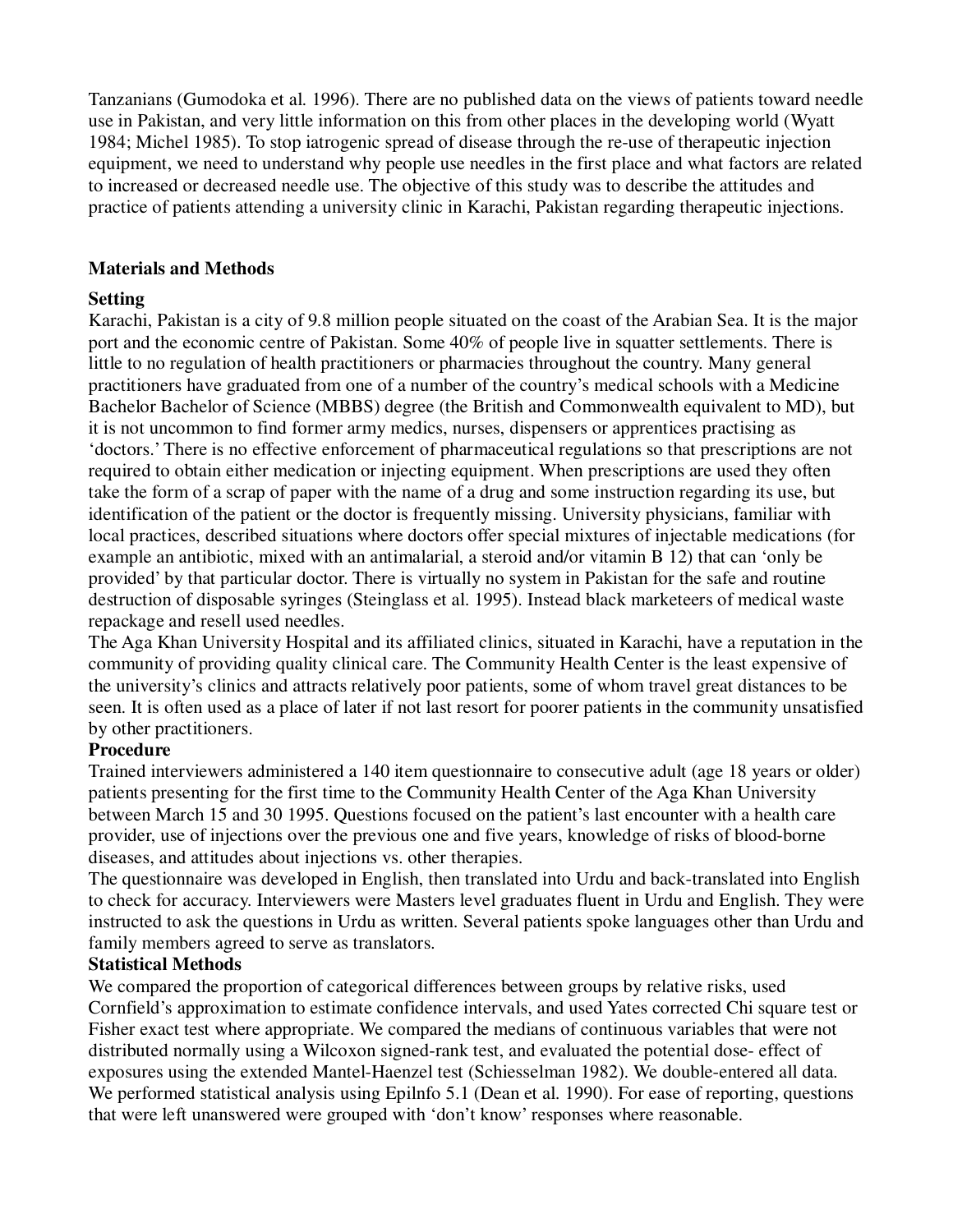#### **Results**

During the study period, 205 new adult patients registered at the Community Health Center. After informed consent two patients refused to participate and five could not be located in the bustling clinic by the interviewers. Thus 198 patients were ultimately interviewed. The patients were a mean 37 years of age; 46% were male, and 79% were married. They had a mean of 6.2 years of formal education (range 0-16, median 8) and their median household income category was 2000-4999 Rupees/month (US \$65- 160/month). Mean household size was 8.2 persons.

#### **Quantity of Injection Exposures**

At their last health visit, 94% of patients (185) went to someone they identified as a general practitioner (literally, 'doctor', as opposed to 'specialist'). Nearly half (97; 49%) of patients had received at least one injection and 51  $\%$  (99) of patients had the visit within one week prior to presenting to the university clinic. Most patients had received numerous injections within the previous one to five years (Table 1).

| No. of injections | Last one year |       |   |     | Last five years |  |
|-------------------|---------------|-------|---|-----|-----------------|--|
| per year          | No.           | (%)   |   | No. | (%)             |  |
| $\bf{0}$          | 36            | (18)  |   | 59  | (31)            |  |
|                   | 23            | (12)  | - | 27  | (14)            |  |
| $2 - 4$           | 41            | (21)  |   | 49  | (26)            |  |
| $5-9$             | 26            | (13)  |   | 35  | (18)            |  |
| 10-20             | 52            | (27)  |   | 12  | (6)             |  |
| 20-40             | 13            | (7)   |   |     | (4)             |  |
| >40               | 4             | (2)   |   |     | (1)             |  |
| Total*            | 195           | (100) |   | 191 | (100)           |  |

Table 1. Number of injections per year patients received over the past one and five years. Community Health Center, Aga Khan University, Karachi, Pakistan, 1994.

\*Totals differ because for some patients' no answer was recorded.

Indeed, a third (69; 35%) had received 10 or more injections in the previous year and 9% (n=17) more than 20 injections. Men were 1.7 times more likely than women to have received an injection at their last visit (64 vs. 36%, relative risk (RR) 1.7, 95% confidence interval (CI) 1.3-2.3) but were not significantly more likely than women to have received five injections or more in the past year (RR 1.09; 95% CI 0.81-1.45). The median time since the last injection was 14 days for men and 45 days for women (Wilcoxon Signed-Rank test P<0.04). Patients with household incomes below the median were more likely to receive five or more injections in the last year (RR 2.0; 95% CI 1.4-3.1). Patients were no more likely to receive an injection at short (<8 minute) vs. longer visits (RR 1.02; 95% CI 0.77- 1.36). 95% of parents (119/125) stated that when sick, their children were less likely to receive injections than they were.\\

#### **Quality of Care**

The patient's chief complaint bore little relation to their probability of receiving an injection (Table 2).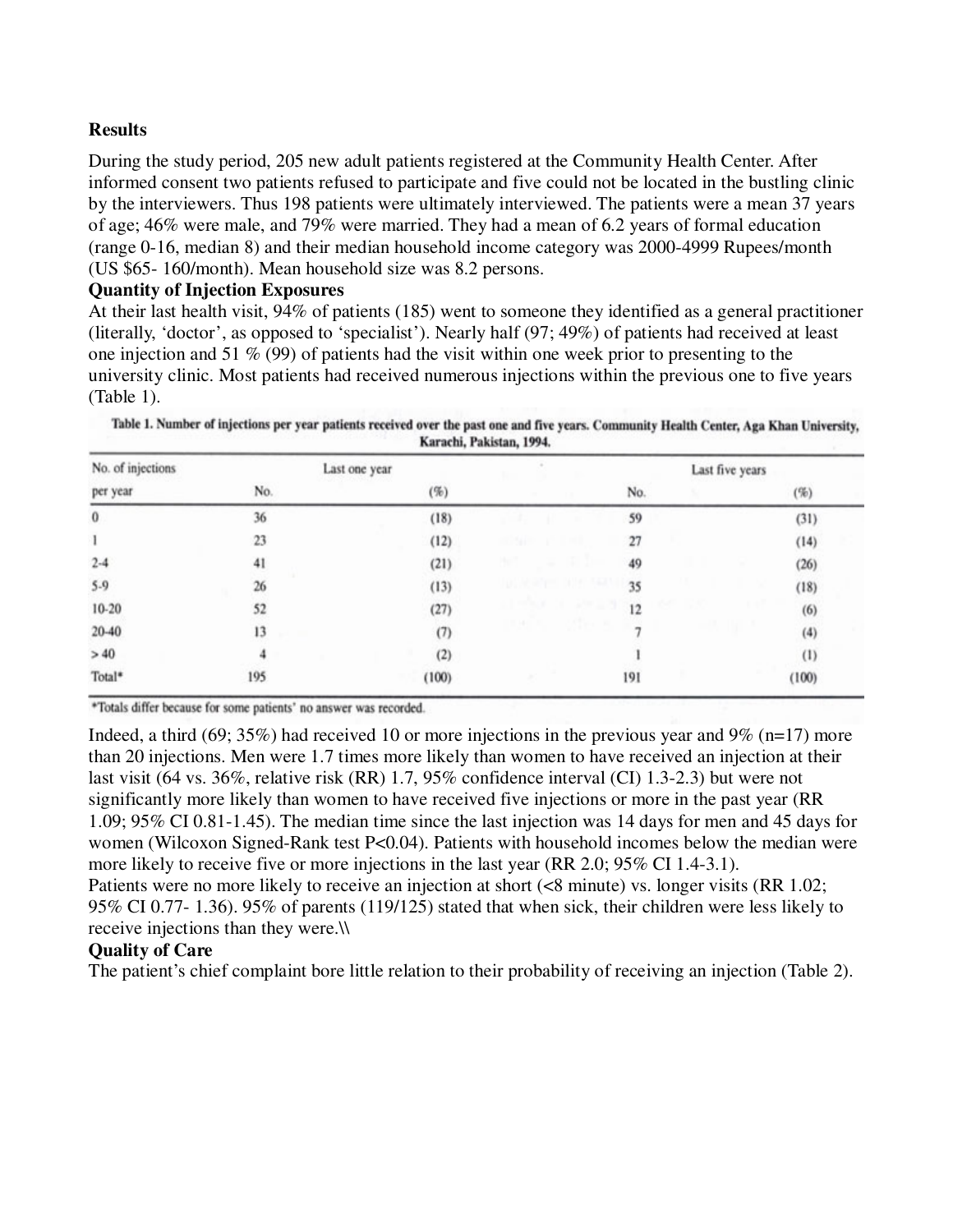| Chief complaint at last visit               | Frequency (%) | Injection received no. (%) | P-value  |  |
|---------------------------------------------|---------------|----------------------------|----------|--|
| Pain                                        | 72 (36)       | 40 (56)                    | baseline |  |
| Fever                                       | 28(14)        | 20(71)                     | 0.15     |  |
| Obstetric or gynaecologcal problem          | 14(7)         | 2(14)                      | < 0.005  |  |
| GI (vomiting, diarrhoea, jaundice, stomach) | 10(5)         | 5(50)                      | 0.74     |  |
| Asthma or lung problem                      | 8(4)          | 4(50)                      | 0.77     |  |
| Hypertension or diabetes                    | 8(4)          | 1(13)                      | < 0.05   |  |
| Psychiatric (stress, nervous)               | 8(4)          | 4(50)                      | 0.77     |  |
| Accident or injury                          | 7(3.5)        | 5(71)                      | 0.42     |  |
| Headache                                    | 6(3)          | 2(33)                      | 0.10     |  |
| Weakness                                    | 5(2.5)        | 2(40)                      | 0.50     |  |
| Kidney problem                              | 5(2.5)        | 3(60)                      | 0.85     |  |
| Allergy                                     | 5(2.5)        | 3(60)                      | 0.85     |  |
| Cough, sore throat or runny nose            | 5(2.5)        | 1(20)                      | 0.13     |  |
| Dermatologic problem                        | 5(5)          | 1(20)                      | 0.13     |  |
| Surgery related                             | 4(2)          | 2(50)                      | 0.83     |  |
| Other                                       | 6(3)          | 1(17)                      | 0.07     |  |

Table 2. Reason for last visit to a health practitioner and whether an injection was received then. Community Health Center, Aga Khan University, Karachi, Pakistan, 1994.

With the exception of hypertension and obstetric or gynaecological visits there was no significant difference in the rate of injection depending on the patient's chief complaint. Patients reported that for their last injection the syringe/needle set was taken from a closed packet 58% (n= 116) of the time; a pan of water 11% (n= 21), other 3% (n = 5) and unknown 28% (n= 56). It is common practice in Pakistan to 'clean' needles by wiping or rinsing them immediately before injection. Needles were observed to be 'cleaned' in 49% (n= 98) of injections; the method used was placement in a pan of water  $(54\% \text{ of those cleaned}, n=52)$ , wiping the needle with an alcohol swab  $(44\%, n=43)$  or soaking in a disinfectant (2%, n= 2). Since commercial alcohol swabs are not commonly available, it is likely that the swabs used are either non-sterile cotton balls soaked in alcohol, or simply a dry cotton ball. Even when a syringe and needle were taken from closed packets, they were cleaned  $59\%$  (n =68) of the time. Only 5% of patients could name the medicine last injected into them. Seven patients (4%) reported that a used needle had at some time made them sick: four contracted a local skin infection or abscess, one jaundice and two an unspecified illness.

#### **Patient attitudes regarding use of injections**

Patients paid the same amount for their last visit whether or not they received an injection (median US\$ 0.96), though they thought a fair price for a visit including an injection should be more than for a noninjection visit (median price \$0.65 vs. \$0.48.) The vast majority (n= 181, 91%) of patients stated that the practitioner always recommends an injection. By contrast, only 19 patients (10%) reported they ever asked for injections and only two of these (10%) had ever been refused.

If not given an injection, only 20 patients  $(11 \%)$  stated they would sometimes or always be disappointed and 163 (83%) stated they would always return to a practitioner who refused them an injection - an additional 17 (9%) would return sometimes. 181 patients (91%) stated they would not go to other practitioners seeking an injection. None of the seven patients who were ever refused an injection left and sought a different practitioner to obtain one.

Seven men (8%) and 25 women (23%) had refused an injection in the past (mean number of refusals  $=4.4$ ). The most common reasons for refusal in both groups were fear or pain (n= 18, 56%). No patient answered that they refused because they did not trust the practitioner. Patients with a higher than the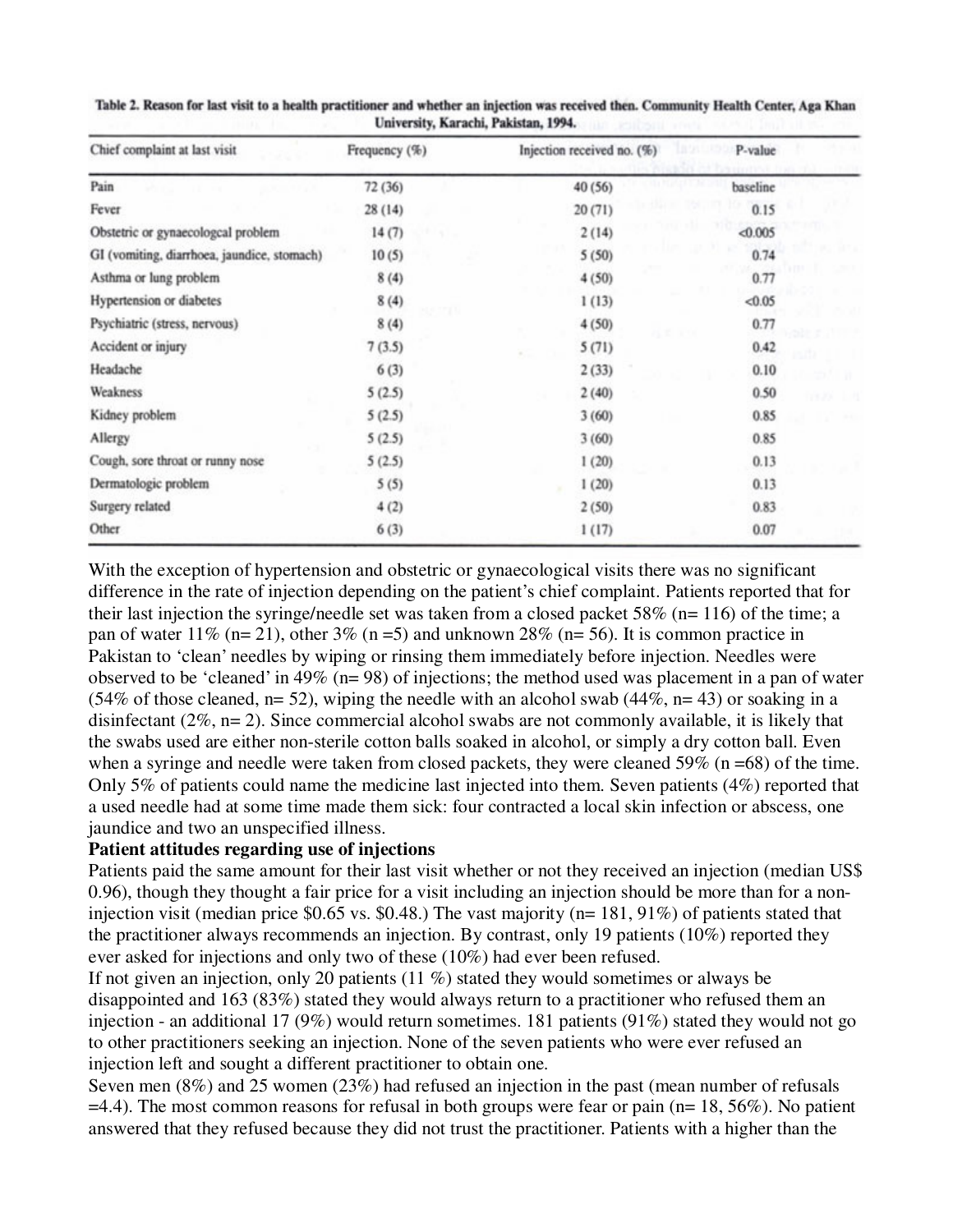mean income (OR 1.8, 95% CI 0.98-3.4) and education (RR  $1.6,95\%$  CI 0.8-3.1) tended to be more likely to have refused injections but this was not statistically significant.

Most patients thought injections were more powerful ( $n= 126, 64\%$ ) and quicker acting ( $n= 109, 55\%$ ) than oral medication, but only 75 (38%) felt that injections last longer. Asked their preferences if therapy was equally effective, patients chose pills ( $n= 114, 58\%$ ) over advice ( $n= 49, 25\%$ ) or injections  $(n=31, 16\%)$ . Most patients (171, 86%) stated they think it is usually possible to get better without an injection; 172 (87%) think tablets are available for many common illnesses, and 105 (53%) think most illnesses for which they visit a health practitioner will go away on their own with time.

#### **Patient knowledge of risk of injections**

Most patients (n= 164, 83%) thought a used needle could transmit a fatal disease; 177 (89%) thought it could make a person sick. When asked separately about each of the following diseases, about twothirds of patients thought used needles could transmit AIDS ( $n = 132, 67\%$ ), hepatitis ( $n = 136, 69\%$ ), liver failure (n= 127, 64%) and liver cancer (n= 124, 63%) while most of the remainder reported they did not know. Less than 2% thought that these diseases were not transmitted by used needles. Persons with more than the median of 8 years of education who correctly identified three or more needletransmitted diseases were 0.14 times as likely to have received five or more injections per year in the preceding 5 years as persons with more than 8 years of education who identified fewer than three (RR 0.14; 95% CI 0.04-0.47). This was not true of the less educated (RR 1.36; 95% CI 0.85-2.15). The more diseases the educated could correctly identify as transmissible by reused needles, the less likely they were to have received more than five injections per year (Chi square  $= 5.6$ , P<0.02). Again, this trend was absent among those with less education (Chi square  $= 0.13$ , P $= 0.7$ ).

There was no significant relationship between knowledge of needle risks and history of ever having refused an injection. Significantly fewer patients who correctly identified three or more risks of injections (10.4%, n 14/135) preferred needles over pills or advice (RR 0.38, 95% CI 0.20-0.73, P<0.005) compared to patients with knowledge of less than three risks ( $27\%$ , n = 17/63). Most patients (172, 87%) stated they would get fewer injections if they thought a used needle could make them sick.

#### **Discussion**

This study confirms that adults in Karachi were put at substantial risk for infection with blood-borne pathogens when they visited their general practitioner. Injections were vastly overused, 30% of patients having received 10 or more injections in the last year. Poorer and less educated patients tended to get more injections and to know less about the risks of injections with unclean needles. Injections were used indiscriminately - half of all visits included an injection regardless of the presenting complaint. This lack of discretion suggests that they were not dispensed on the basis of good medical practice. Injections in this study were often given without proper infection control practices. Although not directly proven by this study design, it is strongly suggested that the needles coming from bowls of water were re-used andlor contaminated and other studies in Pakistan bear this out (Gumodoka et al. 1996; Khan et al. 2000). The result is a situation where injections carry a real risk in the face of little or no benefit.

Two major public health consequences of this mode of transmission are crossover and amplification. Reuse of needles creates a situation where the health practitioner's clinic can become the point of crossover of disease transmission from groups at high risk of acquiring bloodborne viruses (e.g. people with multiple sexual partners, prostitutes, men who have sex with men, and intravenous drug users) to those who may otherwise be characterized as low risk groups in the general population. In this way, the general practitioner and community hospitals also easily become the means for the amplification (that is, the rapid exponential increase in the number of infected individuals) of bloodborne epidemics as occurred via the hospital with Ebola virus in Sudan (Baron et al. 1983). Although the numbers of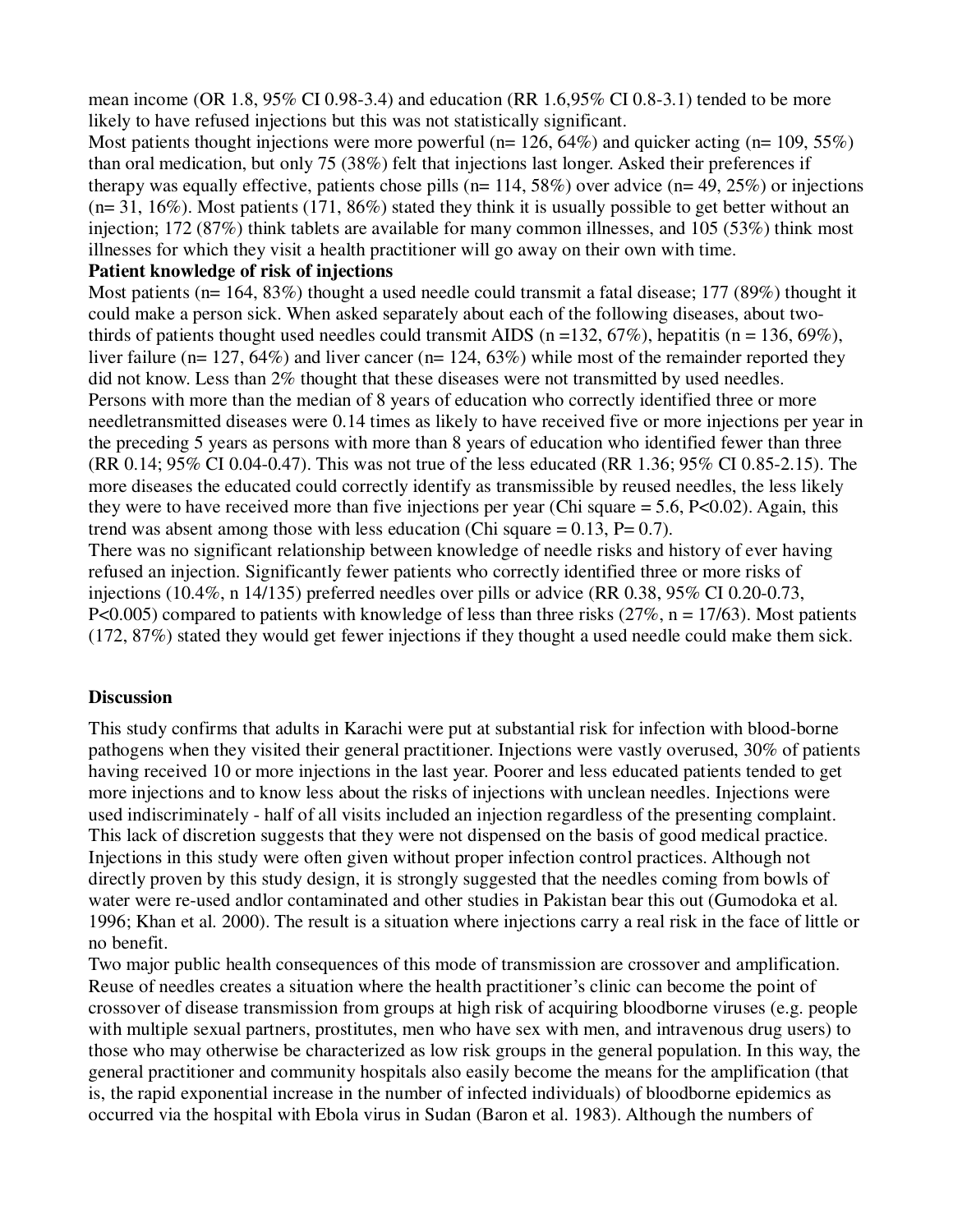people in Pakistan infected with HIV in 1995 were low (HIV Seroprevalence Study Group of Pakistan 1996), the epidemic will likely rise rapidly in the general population once a critical number of infected patients visit their local doctor. HCV and HBV rates are already quite high (Mujeeb and Mehmood 1996; Luby et al. 1997). This puts an immense number of patients in Pakistan at risk for HCV, HBV and potentially HIV and other diseases.

Despite a mean education level of six years, patients had reasonable knowledge that re-used needles were risky. This knowledge declined but was not extinguished in those with less education. Knowledge of specific risks of injections, however, was not enough - it had to be coupled with general education, that is, schooling, in order to influence behaviour and reduce the number of risky injections. This has important public health implications for interventions designed to reduce these behaviours. Such programs should consider the educational level of the population they hope to impact, strive for providing at least a minimal general education whenever possible, and consider starting with a relatively educated cohort when introducing new strategies.

Despite knowledge of these risks, few patients (16%) ever refused injections. Unlike the situation described in Uganda (Birungi 1998) there have been no massive anti-AIDS education campaigns in Pakistan to warn people against the dangers of sharing needles. Methods designed to empower patients to take a more active role in the decisions regarding their health care might be tried to overcome patient reluctance to question the doctor's treatment plan.

The attitude of patients regarding injections was rather balanced and open. An injection was regarded neither as a panacea nor as the only viable treatment. Although they value injections more in terms of paying a higher price and thinking that injections are more powerful, patients do not think injections last as long as pills and they prefer pills and advice five to one over injections if told they are equally effective. This view may prove an ally to future public health messages. Patients stated that they would rarely avoid the practitioner who refuses them an injection, nor shop for another doctor who would provide one. Although their behaviour may differ significantly when actually confronted with a refusal of an injection, it seems to reflect a trust of the doctor's recommendation over the perceived value of the injection itself. This information may be useful in educating health practitioners and mitigating their concerns about the economic consequences of decreasing injection use in their clinics. Information similar to this was used successfully in an intervention to reduce use of injections at public health facilities in Indonesia (Prawitasari et al. 1996).

The effect of the health practitioner has been to promote the use of injections in the climate of a moderate patient inclination toward their use. Practitioners recommend most injections and give them in 50% of visits. The reason for this may, in part, be economic. There is a substantial body of evidence that practitioners decide therapies based upon their own financial interest (Volinn et al. 1992). Practitioners typically keep a number of multi-use vials of injectable medications in their office. An injection can be included in the cost of the visit, whereas prescription of oral medication involves additional cost to the patient. Prescribing medications that can be obtained outside the doctor's office and usually without a prescription may be financially risky to the doctor in that the patient may bypass them with the next illness and go straight to the chemist. Another reason why injections may be overused by doctors is the inability to definitively diagnose an illness due to multiple factors including financial restraints against diagnostic services, poor training of doctors, a population burdened with a host of complicated acute and chronic illnesses, and too little time spent with patients. An injection, beyond its power as a placebo, can serve as a definitive procedure, cover up a lack of knowledge, be provided quickly from materials readily at hand, and conform to what doctors perceive as the patient's expectations.

Patients in many cases observed practitioners using improper infection control practices when administering injections - most importantly by re-use of plastic, disposable equipment. This is similar to findings of a study conducted outside Karachi by medical students doing observations during unannounced visits to general practitioners' offices (Khan et al. 2000). This again may have economic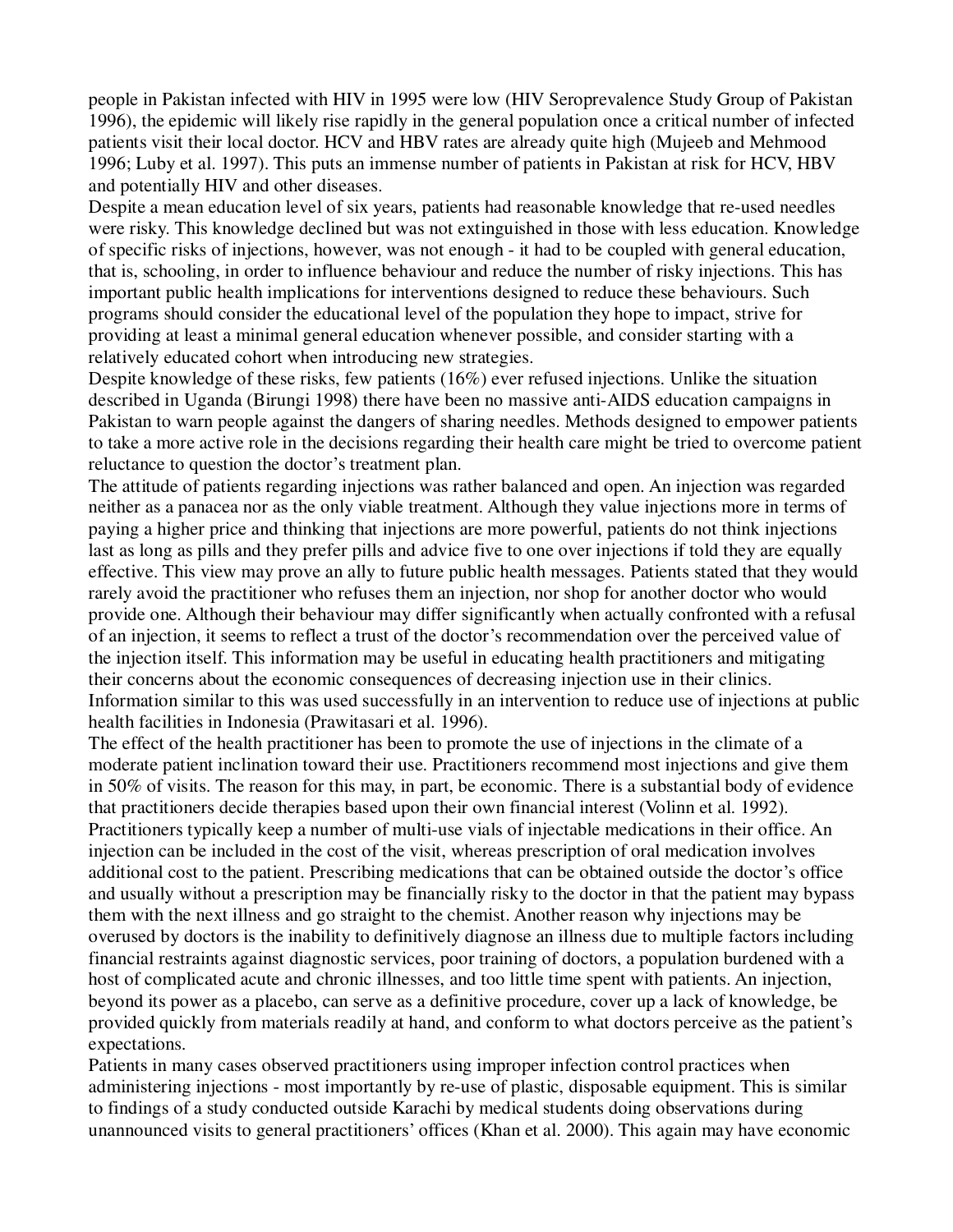causes: a disposable needle and syringe set cost US\$ 0.06 at the time of the study. This vanishingly small amount, when multiplied by re-using the set approximately 10-30 times, still seems small, but considering the US\$ 0.96 per visit and incomes for doctors often less than US\$ 200 per month, reuse could amount to appreciable financial benefit over time. It is not uncommon to find that the doctor has a dispenser actually giving the injection - sometimes a young boy with on-the-job training. Thus economic reasons and poor training may play a significant role in both the overuse as well as the improper handling of injections.

A potential limitation of this study is that the study population was university facility-based and does not necessarily represent the typical experience of Karachi residents. Aga Khan University Community Health Center clinic users are somewhat better educated and had higher household incomes than the general population which might affect the exact percentages of various practices and attitudes. However, our study did include a substantial number of poor, uneducated patients and our results correlate roughly with a study in a pen-urban area outside Karachi. 81% of patients exiting from general practitioners' offices there had received an injection, and almost none of these injections were judged by reviewers to be medically necessary (Khan et al., 2000). This suggests that the frequent and indiscriminate use of needles seen in our study also occurs in other settings in Pakistan. Recall bias may have played a role in the results of this study. Extending the time of recollection from I

to 5 years resulted in the disappearance, for example, of male/female differences in annual injection rates. It may be that injections over the 5 years were even more frequent than stated. On the other hand, since people were sick enough to come to the university clinic, their recent injection history may overestimate their total number of injections.

Another limitation is that the questionnaire assessing patient knowledge of needle risks used leading questions without distracters (intentionally incorrect answers presented as a choice in a multiple-choice question). Nonetheless, a large number of patients - both those with and without much education admitted that they did not know and we consider it unlikely that the lack of distracters affected the trend in the results. The study relied on patient observation to get some evaluation of the safety of the injections they had received. This may actually underestimate the danger because needles observed to be taken from packages (and presumably sterile) may not have been - they may have come from the reused and repackaged needle black market or they could have been replaced in the packets by the practitioner. Direct observation by medical students in the study by Khan revealed an extremely high re-use rate (Khan et al. 2000).

Efforts to reduce the high-risk behaviours surrounding needle use could target general practitioners, medical equipment, or patients. Regulation of general practitioners by government or medical societies is not very likely to be effective, given the current state of these bureaucracies in Pakistan. Vos et al. (1998) successfully decreased the use of injections and improved the knowledge regarding sterilization through the development of guidelines and the education of healthcare personnel. Educational interventions exclusively in healthcare personnel, however, are not likely to completely overcome the economic incentives contributing to the problem.

Studies of needle/syringe sets which are specifically designed to prevent re-use by locking have shown them to be feasible to use for certain types of immunization injections, difficult but not impossible to re-use, and more expensive than conventional disposable syringes (Steinglass et al. 1995). Even if instituted widely in Expanded Program of Immunization (EPI) programs, they are unlikely to completely replace the billions of conventional disposable syringes being misused in other settings today.

Safe injections require healthcare workers to have a knowledge of sterilization, injection and disposal procedures, the motivation and supervision to properly perform these procedures, and an adequate supply of appropriate injection equipment (Aylward et al. 1995). Given Pakistan's current healthcare system, accomplishing improvements among healthcare workers in all of these prerequisites would be exceedingly difficult. It is therefore important to develop effective strategies to work on the knowledge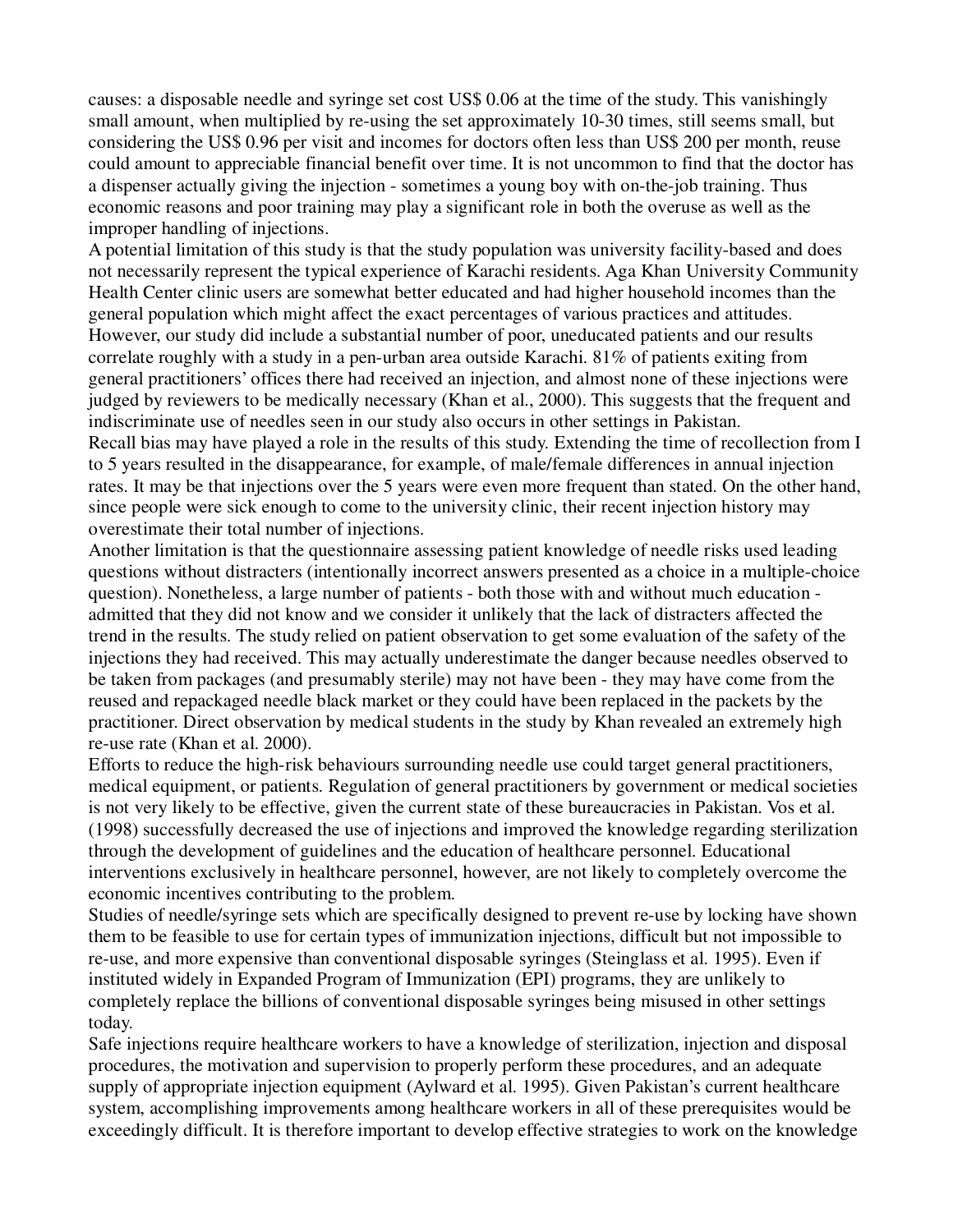and expectations of the general public as well.

The patients' balanced view of injections should be used to educate and empower them to be more informed and assertive consumers. Pilot studies examining the effect of educational interventions among patients are needed. Relatively educated people are more likely to respond to such messages, thus this calls for improvements in the general education of the population as a whole, and consideration of the education level in designing such pilot studies. Public health messages must be carefully constructed to avoid unforeseen side-effects such as in Uganda, where people distrusted needles from governmental hospitals and clinics but not from family members and neighbours (Birungi 1998). More work is needed focusing on understanding the specifics of where and why people seek injections. Further investigation of medical waste management is needed to ascertain the scope of the repackaging problem, and to insure sterility of packaged injection equipment.

Needles must be used less frequently and only with proper sterilization and hygiene. The lives of literally millions are at risk. Although improving literacy and access to general education and reducing poverty will likely be helpful, intense interventions which increase specific knowledge of the risks of needle use are also needed. National and worldwide effort should be aimed at decreasing this iatrogenic cause of widespread morbidity and mortality.

## **References**

1. Aylward B. Lloyd J, Zaffran M et al. (1995) Reducing the risk of unsafe injections in immunization programmes: ?nancial and operational implications of various injection technologies. Bulletin of the WHO 73, 531-540.

2. Baron R, McCormick JB & Zubeir 0 (1983) Ebola virus disease in southern Sudan. Hospital dissemination and intrafamilial spread. Bulletin of the WHO 61, 997-1003.

3. Birungi H (1998) Injections and self-help: Risk and trust in Ugandan health care. Social Science and Medicine 47, 1455-1462.

4. Centers for Disease Control (1993) Improper infection-control practices during employee vaccination programs - 1993. Morbidity and Mortality Weekly Report 42, 969-971.

5. Clayton S, Yang H, Guan J et al. (1993) Hepatitis B control in China: knowledge and practices among village doctors. American Journal of Public Health 83, 1685-1688.

6. Cunningham CE (1970) Thai 'injection doctors' antibiotic mediators. Social Science and Medicine 4, 1-24.

7. Dean AD, Dean JA, Burton il-I et al. (1990) Epi Info Icomputer programi, Version 5.01. Centers for Disease Control, Atlanta (GA).

8. Fisher-Hoch SP, Tomori 0, Nasidi A et al. (1995) Nosocomial Lassa fever: the high price of poor medical practice. British Medical Journal 311, 857-859.

9. Gumodoka B, Vos J, Berege ZA et a). (1996) Injection practices in Mwanza Region, Tanzania: prescriptions, patient demand, and sterility. Tropical Medicine and International Health 1, 874-880. 10. HIV Seroprevalence Study Group of Pakistan (1996) IIIV seroprevalence surveys in Pakistan. AIDS 10, 926-927.

11. Hersh BS, Popovici F, Jezek Z et al. (1993) Risk factors for HIV infection among abandoned Romanian children. AIDS 7, 16 17-1624.

12. Hayashi J, Kishihara Y, Yamaji K et al. (1995) Transmission of Hepatitis C virus by health care workers in a rural area of Japan. American Journal of Gastroenterology 90, 794-799.

13. Khan AJ, Luby SP, Fikree FF et al. (2000) Unsafe injections and the transmission of hepatitis B and C in a periurban community in Pakistan. Bulletin of the World Health Organization. 78(8), 956-963. 14. Ko Y, Li S, Yen Yet al. (1991) Horizontal transmission of hepatitis B virus from siblings and intramuscular injection among pre-school children in a familial cohort. American Journal of